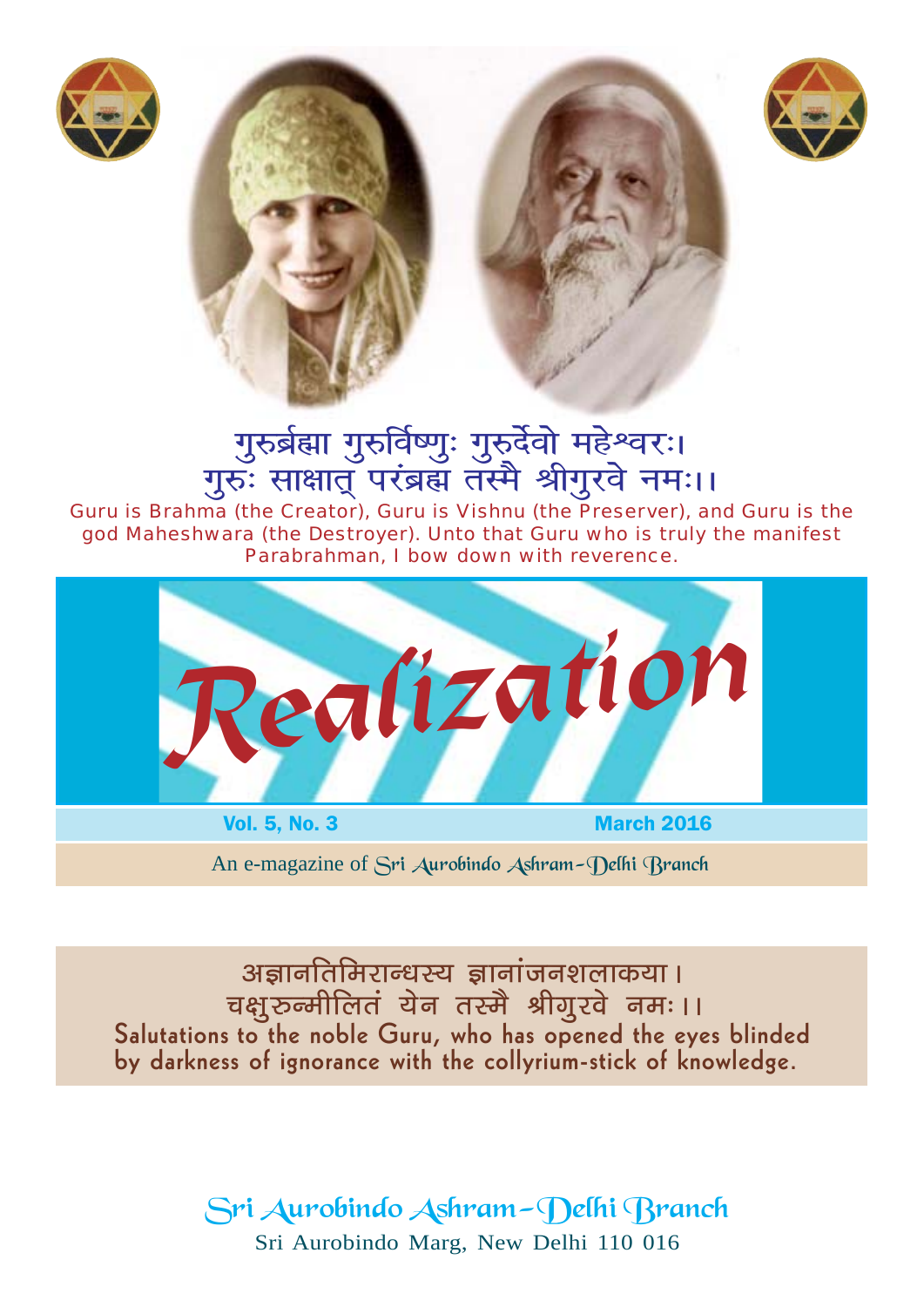# Ongoing & Forthcoming Events March 2016

### Meditation & *Satsang* venue: Meditation Hall

| <b>Monday - Saturday</b>    |                                                                                                                                   |                                                                                     | $7 - 7:30$ pm       |  | <b>Collective Meditation</b> |  |
|-----------------------------|-----------------------------------------------------------------------------------------------------------------------------------|-------------------------------------------------------------------------------------|---------------------|--|------------------------------|--|
|                             |                                                                                                                                   | Sunday Meditation & Discourses 10:00 - 11:30 am                                     |                     |  |                              |  |
| <b>March 06</b>             |                                                                                                                                   | <b>Sadhana ke Pahle Kadam (Preliminary Steps on the Spiritual Quest)</b>            |                     |  | <b>Ms. Aparna Roy</b>        |  |
| <b>March 13</b>             |                                                                                                                                   | <b>Spiritual Journey - Handling of the Emotional Self</b><br><b>Acharya Navneet</b> |                     |  |                              |  |
| <b>March 20</b>             | <b>The Life Divine (Bk 2, Ch 10: Knowledge by Identity and Separative Knowledge)</b><br><b>Shri Prashant Khanna</b>               |                                                                                     |                     |  |                              |  |
| <b>March 27</b>             |                                                                                                                                   | Defects and Difficulties (Based on The Great Adventure, pp 122-23)                  |                     |  | <b>Dr. Ramesh Bijlani</b>    |  |
|                             | Contact: 011-2656 7863; <contact@aurobindoonline.in><br/>Ongoing Classes venue: Vidya Block Room 099</contact@aurobindoonline.in> |                                                                                     |                     |  |                              |  |
|                             |                                                                                                                                   |                                                                                     |                     |  |                              |  |
| <b>Wednesday</b>            |                                                                                                                                   | 11:30 am-12:30 pm                                                                   | <b>Bhagvad Gita</b> |  | <b>Shri Prashant Khanna</b>  |  |
| <b>Saturday</b>             |                                                                                                                                   | $6:00 - 7:00$ pm                                                                    | <b>Bhagvad Gita</b> |  | <b>Shri Prashant Khanna</b>  |  |
| <b>Sunday (Except 20th)</b> |                                                                                                                                   | 11:30 am-12:30 pm                                                                   | <b>Savitri</b>      |  | <b>Shri Prashant Khanna</b>  |  |
|                             |                                                                                                                                   | Contact: 011-2656 7863; 2651 7426                                                   |                     |  |                              |  |

# The Mother's Integral Health Centre Activities

(Phone 011-2685 8563 ; <tmihc2000@yahoo.co.in>

General O.P.D. Daily 8:30–9:30 am 2:30–3:30 pm

Speciality Clinics – By Appointment Only

Tue/Thu/Sat Accupressure Tue/Thu/Sat Ayurveda Mon/Tue/Wed/Fri Clinical Psychology Daily (11am-1pm) Physiotherapy Tue/Thu Gynaecology Mon/Wed/Thu/Fri Homeopathy Daily **Daily** Mind Body Medicine **Tue Contract Contract Contract Contract Contract Contract Contract Contract Contract Contract Contract Contract Contract Contract Contract Contract Contract Contract Contract Contract Co** Thursday Ophthalmology (Eye) Tue/Thu/Sat Naturopathy **Wed/Thu General Surgery Constants Constants Constants Constants Constants Constants Constants Constants Constants Psychiatry** Wed/Fri Dental

#### Integrated Health Services : 7 February – March 6, 2016

(Tailormade Packages of 1, 2, and 3 days available : Choice is Yours) Includes: Allopathy, Homoeopathy, Ayurveda, Naturopathy, Yogasana, Pranayama, Accupressure, Counselling, Fasting blood sugar test Optional: Physiotherapy; Other blood tests; ECG

Contacts : Mrs. Bhatia (93122 65447); Madhumita (99584 55014); <tmihc2000@yahoo.co.in>

March 6 & 13 6–7 am Mahamrityunjaya Havan & Gita Paath

Mon/Wed/Fri 8–9 am *Yogasana* class Mon/Wed/Fri 8–9 am *Yogasana* class Ms. Preeti Bhardwai Mon/Wed/Fri 11 am–12 noon *Yogasana* class Ms. Ritu Birla Tue/Thu/Sat 5– 6 pm *Yogasana* class Shri Deepak Jhamb

Mon/Wed/Fri 9:45-10:45 am Yoga for Senior Citizens Ms. Monica Srivastava

March 12-17 8:00 am Integral Eye Exercise Camp March 19-20 7–10 am Ayurveda Camp Dr. Surinder Katoch Contact: 011-2685 8563; Madhumita 99584 55014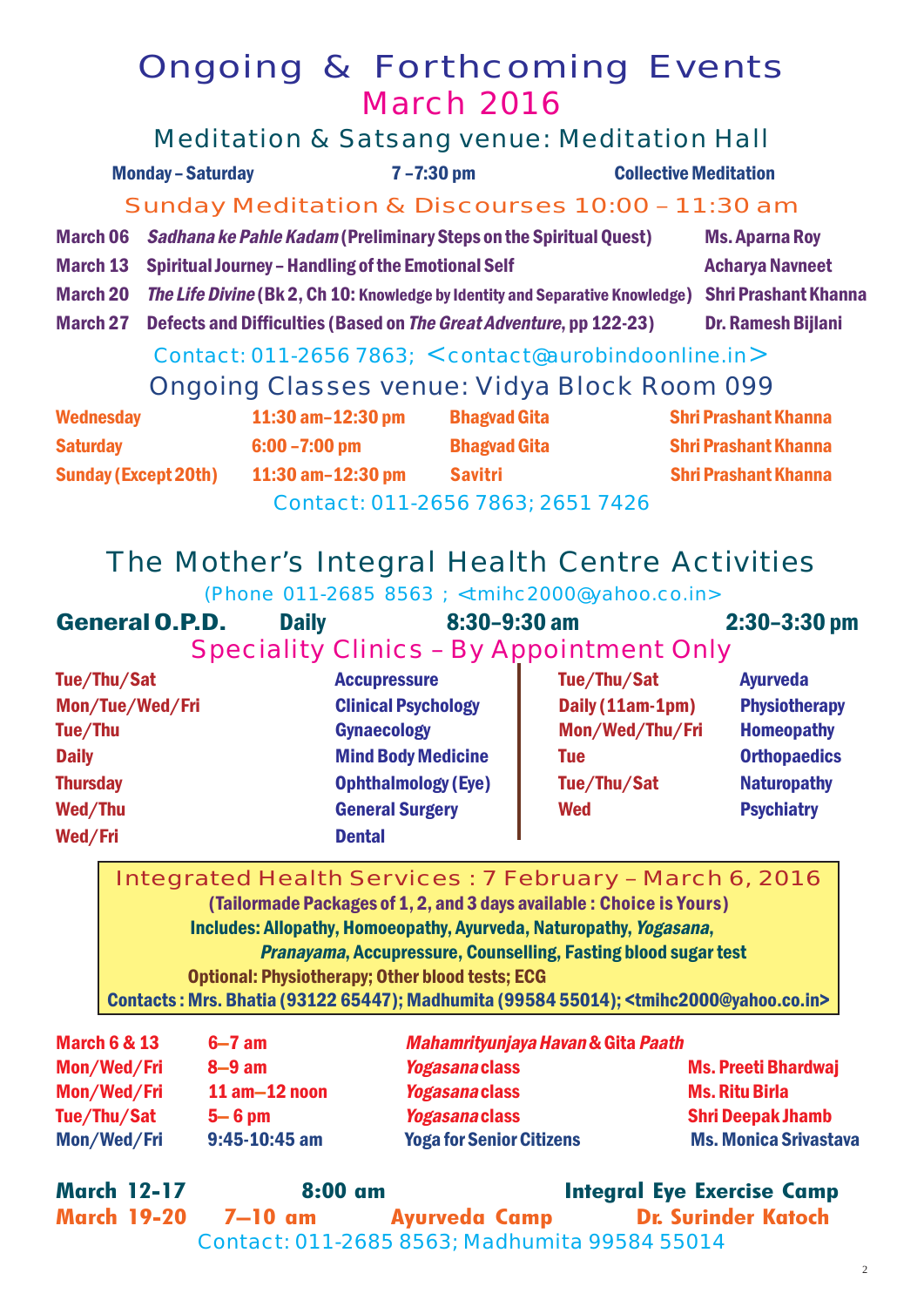# Ongoing Classes venue: The Mother's Integral Health Centre Rm 15J

| <b>Monday</b> | $3:30-4:30$ pm | Vivekachoodamani                                                                         | <b>Dr. Tarun Baveja</b> |  |
|---------------|----------------|------------------------------------------------------------------------------------------|-------------------------|--|
| Wed/Fri       | $3:30-4:30$ pm | Chhandogya Upanishad                                                                     | <b>Dr. Tarun Baveja</b> |  |
|               |                | Contact: 011-2656 8563; Aradhana <aradhana.archer@gmail.com></aradhana.archer@gmail.com> |                         |  |

# Matri Kala Mandir CLASS SCHEDULE

| Mon/Fri/Sat       | $3:00 - 6:00$ pm | <b>Hindusthani Classical Vocal</b>    | <b>Shri Kshitij Mathur</b>        |
|-------------------|------------------|---------------------------------------|-----------------------------------|
| Wed/Sat           | 3:30-6:30 pm     | <b>Hindusthani Classical Vocal</b>    | <b>Smt. Vijaya Verma</b>          |
| Tue/Thu           | 4:00-5:00 pm     | <b>Hindusthani Classical Vocal</b>    | <b>Smt. Premsheela</b>            |
| <b>Mon to Sat</b> | 4:00-6:30 pm     | <b>Music for The Soul</b>             | <b>Km. Karunamayee</b>            |
| Wed/Fri           | 4:00-6:00 pm     | <b>Hindusthani Classical Vocal</b>    | <b>Shri Shiv Prasad Rao</b>       |
| Wed/Sat           | $3:30-6:30$ pm   | <b>Carnatic Vocal</b>                 | <b>Smt Jalaja Shankar</b>         |
| Wed/Thu           | 3:30-6:30 pm     | <b>Tabla</b>                          | <b>Shri Vijay Shankar Mishra</b>  |
| Wed/Fri           | 4:00-6:30 pm     | <b>Sitar</b>                          | <b>Shri Neel Ranjan Mukherjee</b> |
| Mon/Fri           | $3:30 - 5:30$ pm | <b>Flute</b>                          | <b>Shri Himanshu Dutt</b>         |
| Mon/Fri           | $3:30 - 5:30$ pm | <b>Violin</b>                         | <b>Dr. Ranjan Srivastav</b>       |
| Mon/Wed/Fri       | 3:30-6:00 pm     | <b>Hawaian Guitar &amp; Key Board</b> | <b>Shri Neel Ranjan Mukherjee</b> |
| Tue/Thu           | $3:30 - 5:30$ pm | <b>Spanish Guitar</b>                 | <b>Shri Jagdish Kumar</b>         |
| Mon/Wed           | 4:00-6:00 pm     | <b>Bharata Natyam</b>                 | <b>Smt Rajeswari Natarajan</b>    |
| Tue/Thu           | 4:00-6:30 pm     | <b>Kathak Nritya</b>                  | <b>Smt. Raksha Singh</b>          |
| Wed/Sat           | 4:00-6:30 pm     | <b>Kathak Nritya</b>                  | <b>Km. Anjali Saini</b>           |
| Mon/Fri           | 3:30-5:00 pm     | <b>Odissi Nritya</b>                  | <b>Shri Dibakar Khuntia</b>       |
| Mon/Fri           | 4:00-5:30 pm     | <b>Painting</b>                       | <b>Smt. Tatini Sengupta Ray</b>   |
| Tue/Thu           | 4:00-6:00 pm     | <b>Painting</b>                       | <b>Shri Tapan Ch. Bhowmick</b>    |
| Tue/Thu/Sat       | 5:00-6:00 pm     | <b>Table Tennis</b>                   | <b>Shri Gulshan Rai Khera</b>     |
| <b>Mon to Sat</b> | 5:00-6:00 pm     | <b>Taekwondo</b>                      | <b>Shri Arshad Hashish</b>        |
| Tue/Thu/Sat       | 5:00-6:15 pm     | <b>Basketball (M.I.S. students)</b>   | <b>Shri Hridesh Rawal</b>         |

Contact: 011-3242 5661; 2656 7863; <matrikalamandir67@gmail.com>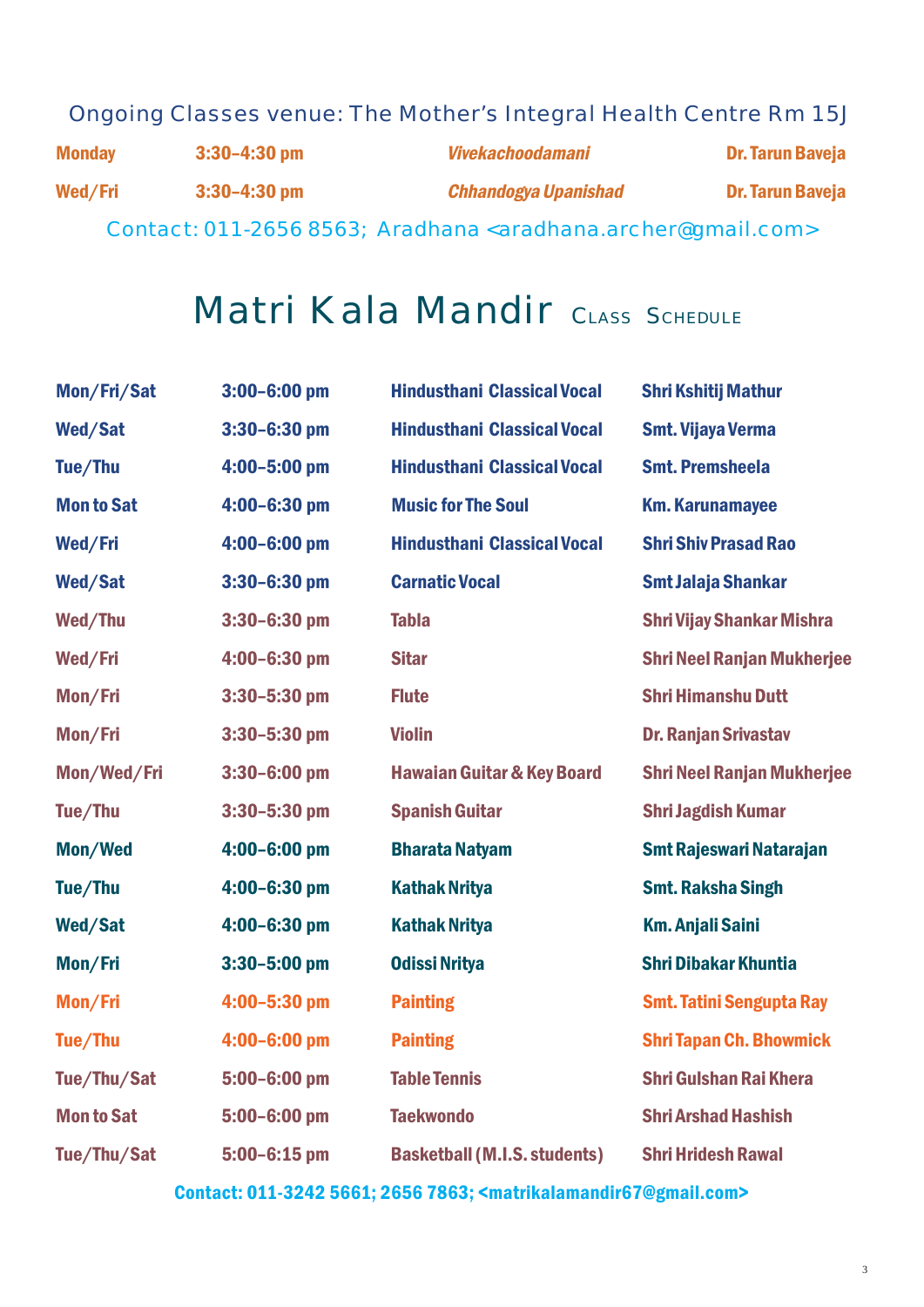## Important Days in the Ashram

#### 29 March Anniversary of Sri Aurobindo and Mother's first meeting

It may be presumed... that when Sri Aurobindo and Mirra met on 29 March 1914, what passed between them was rather more of a wordless communion than any formal or detailed conversation. Writing with the available hindsight, K.D. Sethna comments on it as follows:



"The meeting of the two represents the coming together of the necessary creative powers by whom a new age would be born. And it is to be noted that both Sri Aurobindo and the Mother had been pursuing the inner life on essentially identical lines which would unite Spirit and Matter. So their joining of forces was the most natural thing. And it was not only a doubling of strengths but also a linking of complementaries. Sri Aurobindo's main movement of consciousness may be said to have been an immense Knowledge-Power from above the mind, though whatever was necessary for an integral spirituality was also there in one form or another. The Mother's chief movement may be said to have been an intense Love-Power from behind the heart, even if all else needed for an all-round Yoga was present as a ready accessory. When she and Sri Aurobindo met, they completed each other, brought fully into play the spiritual energies in both and started the work of total earth-transformation from high above and deep within.

If Sri Aurobindo was an embodiment of the East-West synthesis and contained within himself "the multi-dimensional spiritual consciousness of India", Mirra was the finest flower of European culture with deep spiritual filiations with India and the East as also with Africa, and she incarnated "a practical genius of a rare order, with powers of wide yet precise organisation". Little wonder that they completed, when they met at last as if by divine dispensation, "the entire circle of the higher human activities" and were "supremely fitted to bring the East and the West together and, blending them, lead to a common allconsummating goal".

– Excerpt from *On The Mother* by K.R. Srinivasa Iyengar

Programme details will be available on the website: <www.sriaurobindoashram.net>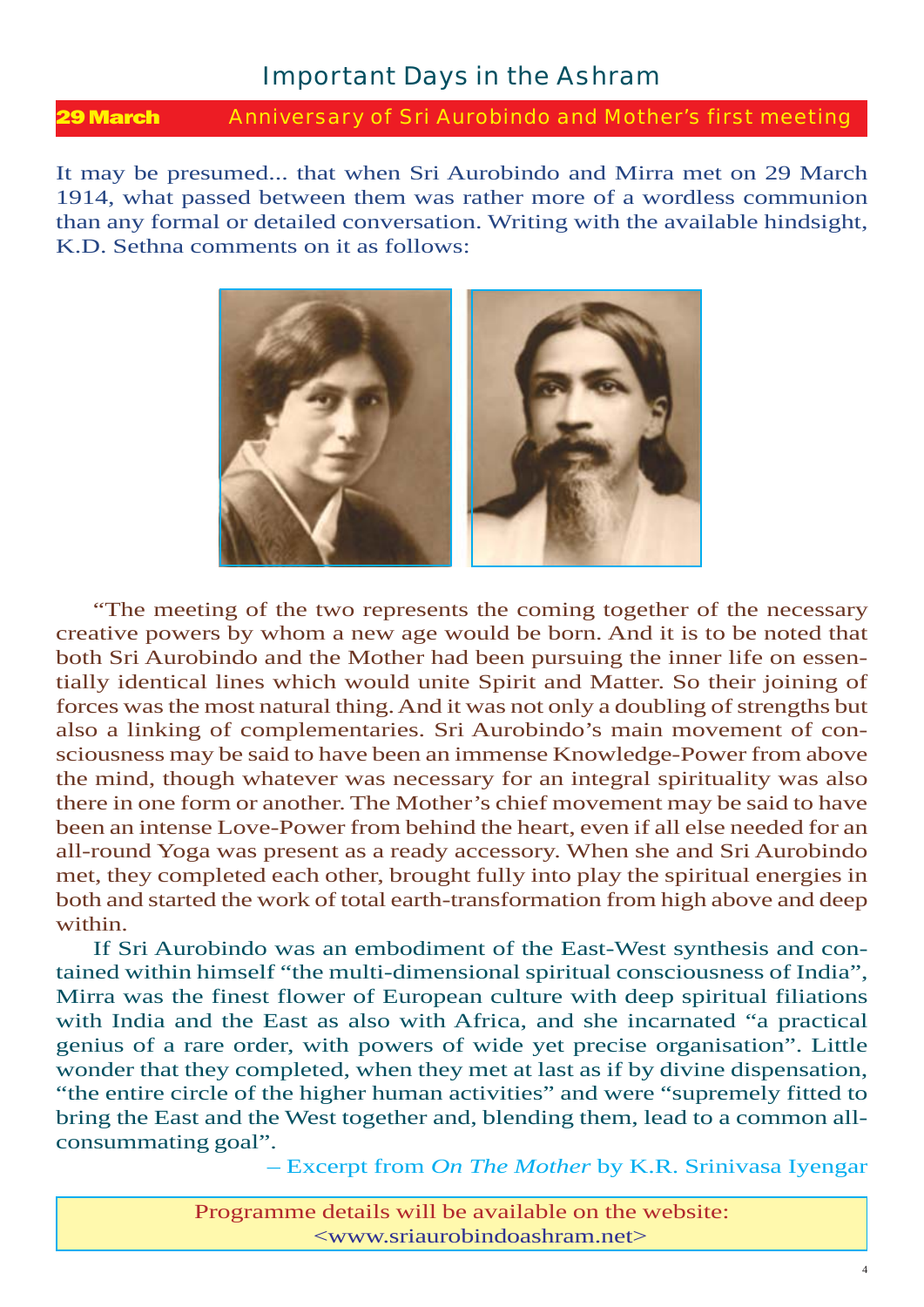#### **Next Cycle of Human Destiny**

All would change if man could once consent to be spiritualised; but his nature, mental and vital and physical, is rebellious to the higher law. He loves his imperfection.

The Spirit is the truth of our being; mind and life and body in their imperfection are its masks, but in their perfection should be its moulds. To be spiritual only is not enough; that prepares a number of souls for heaven, but leaves the earth very much where it was. Neither is a compromise the way of salvation.

The world knows three kinds of revolution. The material has strong results, the moral and intellectual are infinitely larger in their scope and richer in their fruits, but the spiritual are the great sowings.

If the triple change could coincide in a perfect correspondence, a faultless work would be done; but the mind and body of mankind cannot hold perfectly a strong spiritual inrush: most is spilt, much of the rest is corrupted. Many intellectual and physical upturnings of our soil are needed to work out a little result from a large spiritual sowing.

Each religion has helped mankind. Paganism increased in man the light of beauty, the largeness and height of his life, his aim at a many-sided perfection; Christianity gave him some vision of divine love and charity; Buddhism has shown him a noble way to be wiser, gentler, purer; Judaism and Islam how to be religiously faithful in action and zealously devoted to God; Hinduism has opened to him the largest and profoundest spiritual possibilities. A great thing would be done if all these God-visions could embrace and cast themselves into each other; but intellectual dogma and cult-egoism stand in the way.

All religions have saved a number of souls, but none yet has been able to spiritualise mankind. For that there is needed not cult and creed, but a sustained and all-comprehending effort at spiritual self-evolution.

The changes we see in the world today are intellectual, moral, physical in their ideal and intention: the spiritual revolution waits for its hour and throws up meanwhile its waves here and there. Until it comes the sense of the others cannot be understood and till then all interpretations of present happening and forecast of man's future are vain things. For its nature, power, event are that which will determine the next cycle of our humanity."

– *Sri Aurobindo*

Q. *Mother, here Sri Aurobindo writes: "A great thing would be done if all these God-visions could embrace and cast themselves into each other; but intellectual dogma and cult-egoism stand in the way."*

*How is it possible to fuse into one all these views?*

#### [*The Mother explains and elaborates*]

It is not in the mental consciousness that these things can be harmonised and synthesised. For this it is necessary to rise above and find the idea behind the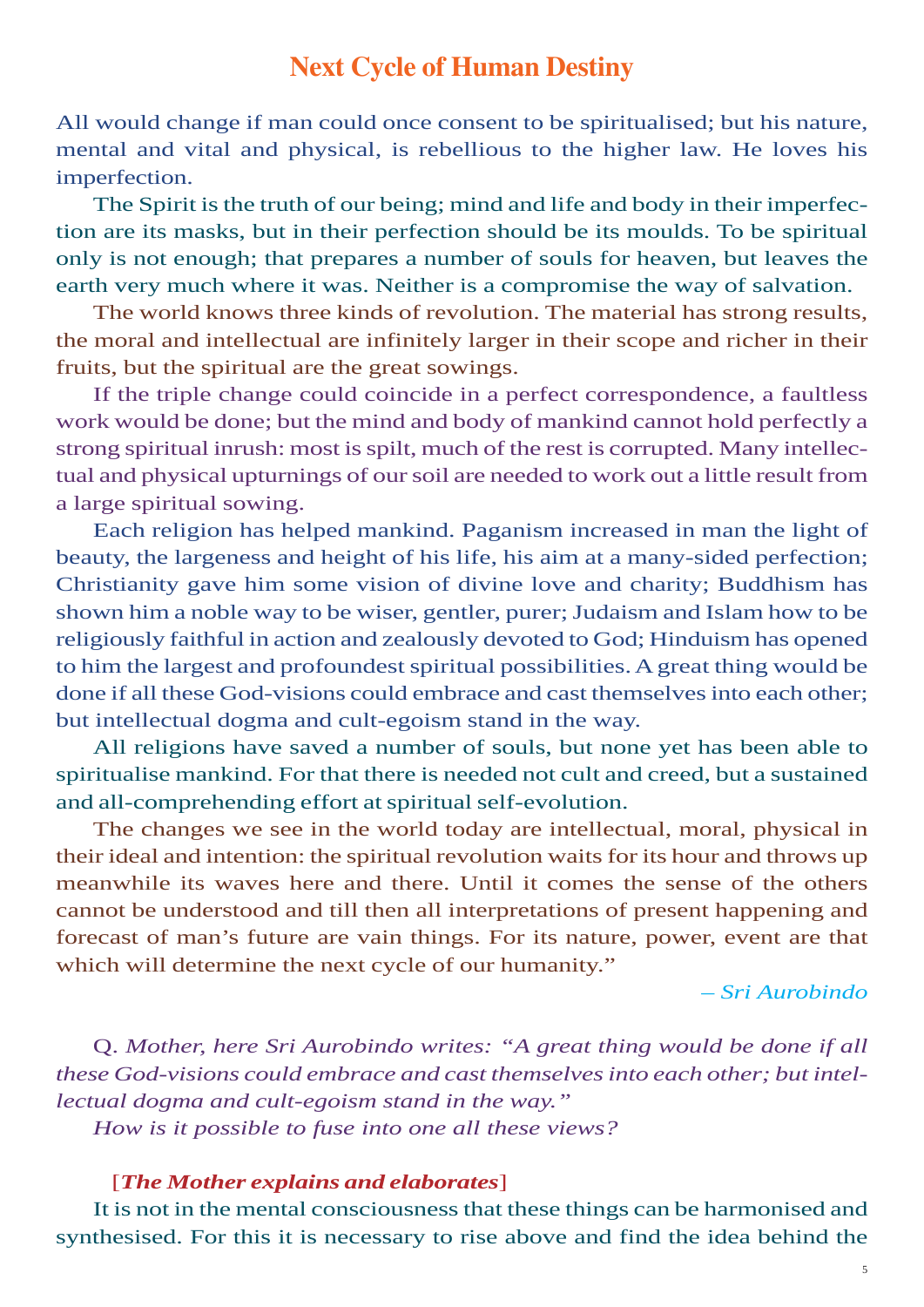thought. Sri Aurobindo shows here, for example, what each of these religions represents in human effort, aspiration and realisation. Instead of taking these religions in their outward forms which are precisely dogmas and intellectual conceptions, if we take them in their spirit, in the principle they represent, there is no difficulty in unifying them. They are simply different aspects of human progress which complete each other perfectly well and should be united with many others yet to form a more total and more complete progress, a more perfect understanding of life, a more integral approach to the Divine. And even this unification which already demands a return to the Spirit behind things, is not enough; there must be added to it a vision of the future, the goal towards which humanity is moving, the future realisation of the world, that last "spiritual revolution" Sri Aurobindo speaks about, which will open a new age, that is, the supramental revolution.

In the supramental consciousness all these things are no longer contradictory or exclusive. They all become complementary. It is only the mental form which divides. What this mental form represents should be united to what all the other mental forms represent in order to make a harmonious whole. And that is the essential difference between a religion and the true spiritual life.

Religion exists almost exclusively in its forms, its cults, in a certain set of ideas, and it becomes great only through the spirituality of a few exceptional individuals, whereas true spiritual life, and above all what the supramental realisation will be, is independent of every precise, intellectual form, every limited form of life. It embraces all possibilities and manifestations and makes them the expression, the vehicle of a higher and more universal truth.

A new religion would not only be useless but very harmful. It is a new *life* which must be created; it is a new *consciousness* which must be expressed. This is something beyond intellectual limits and mental formulae. It is a living truth which must manifest.

Everything in its essence and its truth should be included in this realisation. This realisation must be an expression as total, as complete, as universal as possible of the divine reality. Only that can save humanity and the world. That is the great spiritual revolution of which Sri Aurobindo speaks. And this is what he wanted us to realise...*.*

And the first sentence I read today remains the key of the entire problem not only for the individual but also for the collectivity:

"*All would change if man could once consent to be spiritualised; but his nature, mental and vital and physical, is rebellious to the higher law. He loves his imperfection*."

I would like us to take this as the subject of our meditation.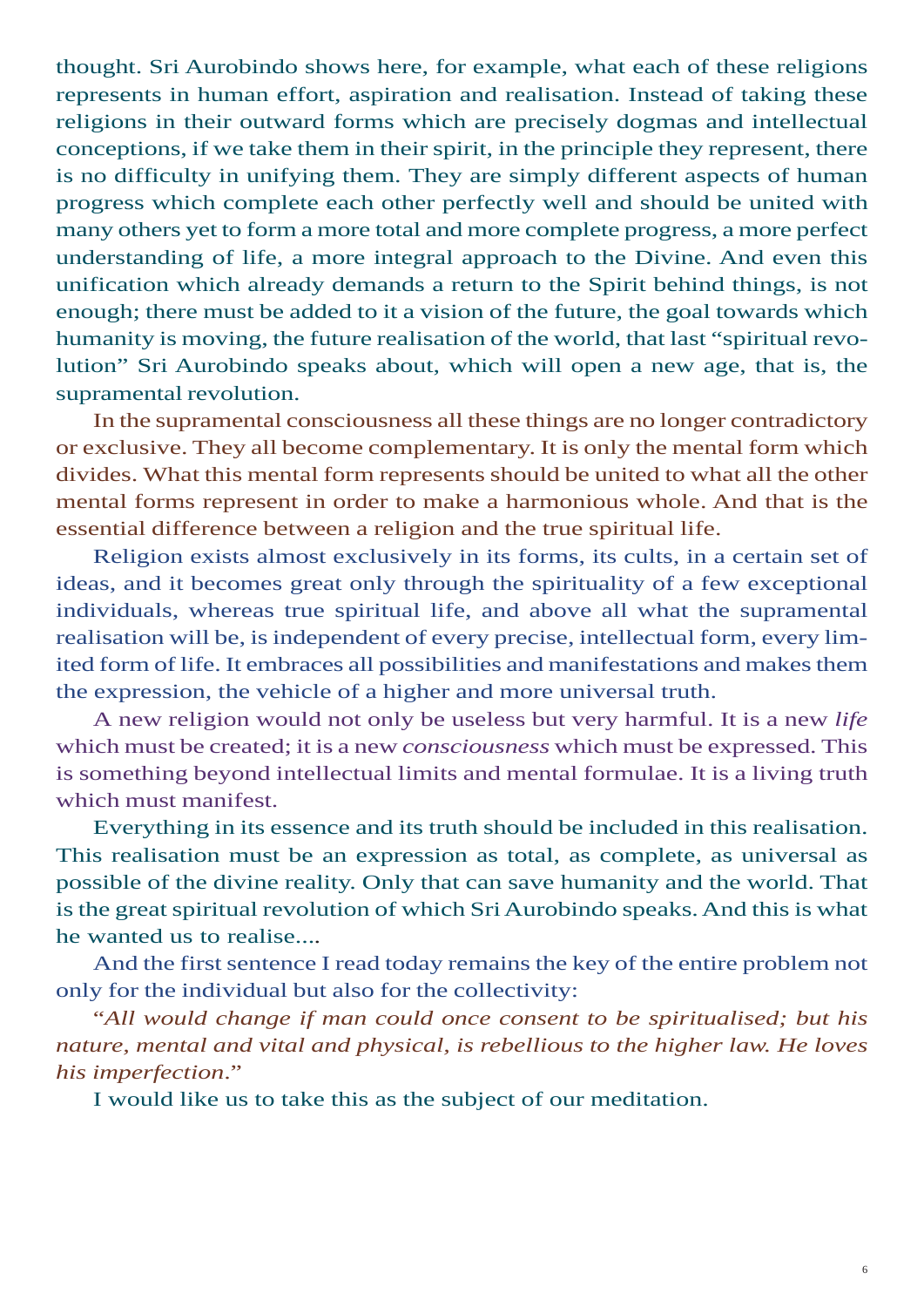# Activities during January 16 – February 15, 2016

Sri Aurobindo Ashram-Delhi Branch in association with Usha International Lim-

ited conducted a Workshop of Basic Tailoring Concepts for 10 underprivileged girls from January 12- 18, 2016. First business of the workshop addressed the assembly, care, and maintenance of the instrument: the sewing machine. 'Basics of embroidery' sessions included chain stitch, buttonhole stitch, and stem stitch. Cloth cutting and sewing of clothes in-



cluded carry bags, *churidaar* (trousers) and shirts. At the end of the workshop, a recapitulation session discussed various queries posed by participants and, finally a service booklet was distributed to all attendees.



The popular weekend orientation to integral yoga held on January 16-17, 2016 was attended by 42 persons. The program included yogasanas & pranayamas conducted by Shri Debi Prasad; lectures by Dr. Bijlani on yoga, spiritual worldview, purpose of life, and stress management; and a musical session by Sushree Premsheela. Some of the appreciative feedbacks about the program are: "gave me the perspective that I was long looking for"; "an enlightening, absorbing and life-transforming program"; "a mind awakening exercise"; "a crisp overview of important things in life"; "completely unpretentious and 'basics only' approach"; "especially enjoyed the musical part" and "very well organized."

The eighty-sixth birth anniversary of Late Shri Anil Jauhar was observed on January 20. In the evening Km. Karunamayee made a musical offering in the Meditation Hall, and Dr. Ramesh Bijlani spoke briefly about Shri Anil Jauhar's



life and summed up his personality in three Ps: principled, punctual and polite. Prasad was distributed to the attendees after the program.

The Mother's Inter-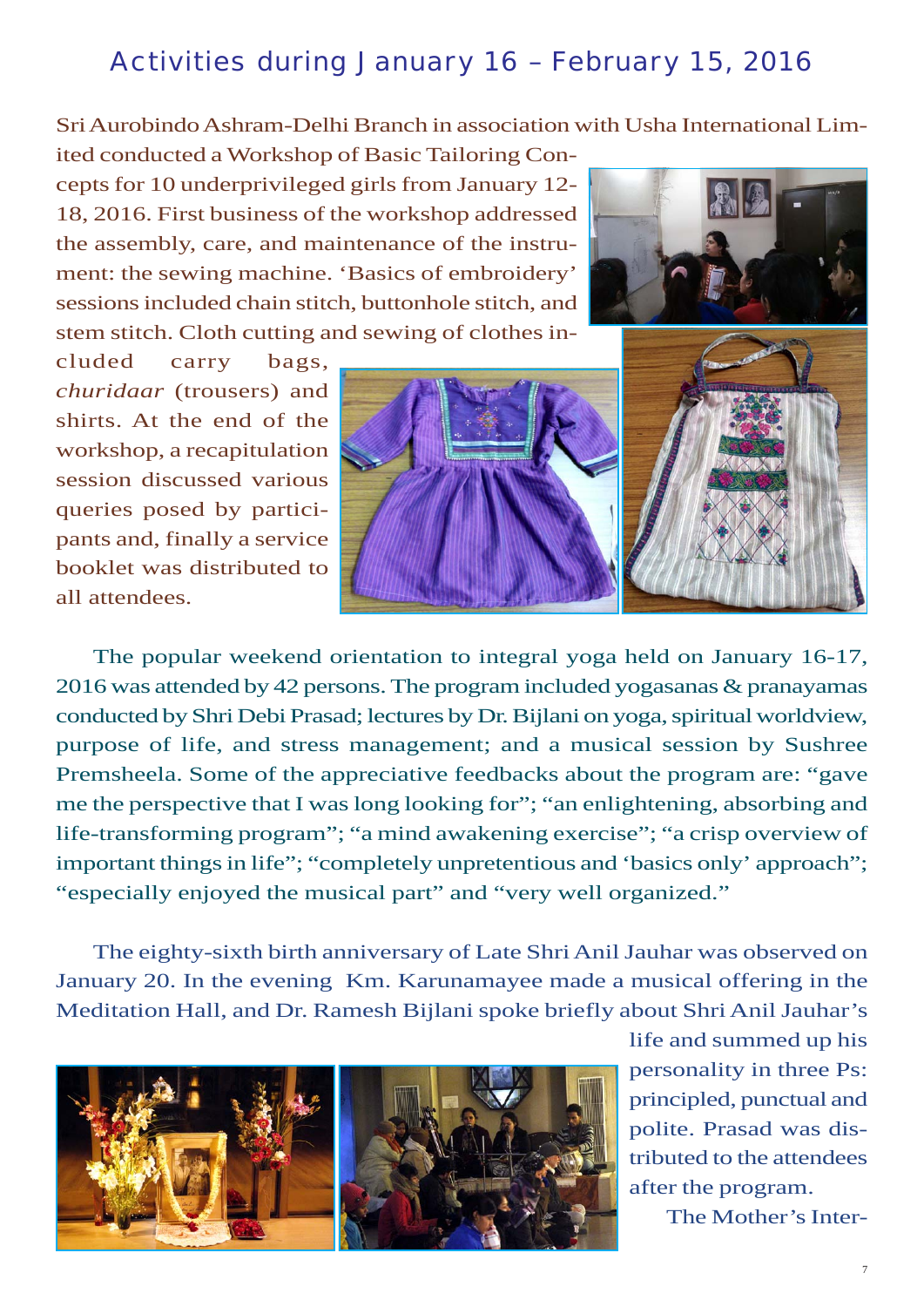



national School held a special assembly in the morning to commemorate the occasion in which students recited from the works of Sri

Aurobindo and the Mother. In the forenoon, commencement of Shri Anil Jauhar Memorial Inter-school Girls Basketball Tournament was inaugurated by Km. Tara Jauhar and Shri Pranjal Jauhar. After several days' of exciting competition, Delhi Public School, R.K. Puram won

the tournament. New Green Fields School team was the runner-up.

Also in the forenoon, a workshop on leadership was conducted by Shri Ravi Srivastava for Class X M.I.S. students as part of the program.



Dr. Mithu Pal, a Ph.D. in education and academic supervisor at Cambridge Primary School, offered a varied selection of devotional songs from the repertoire of saints & god-lovers,– Surdas, Mirabai, Kabir, Tulsidas – in the Meditation Hall on 6 February in the continuing series of *bhajan sandhya* at the Ashram. For the non-Hindi speaking audience, she gave a gist of songs in English. She ended

the rendition in her truly melodious timbre by singing the glory of the Mother.

Sixtieth Foundation Day of Sri Aurobindo Ashram-Delhi Branch celebration: Sri Aurobindo Ashram-Delhi Branch was founded by Late Shri Surendra Nath Jauhar with the blessings of the Mother on 12 February 1956. The celebrations to mark its 60<sup>th</sup> anniversary began on 11<sup>th</sup> with a *havan* (sacrificial fire ritual) and chanting of Vedic hymns at the site of founder's *Samadhi* in the Ashram premises.

February 12 programs began with invocation for the Divine Presence in the morning followed by release of an audio CD, *Satyamayee Parame*, a collection of devotional songs by Shantanu, Durba & Mitra Bhattacharya by Shri Tapan Pramanik in the Meditation Hall. In the forenoon, a Photo Exhibition capturing briefly the history of the Ashram, pre-

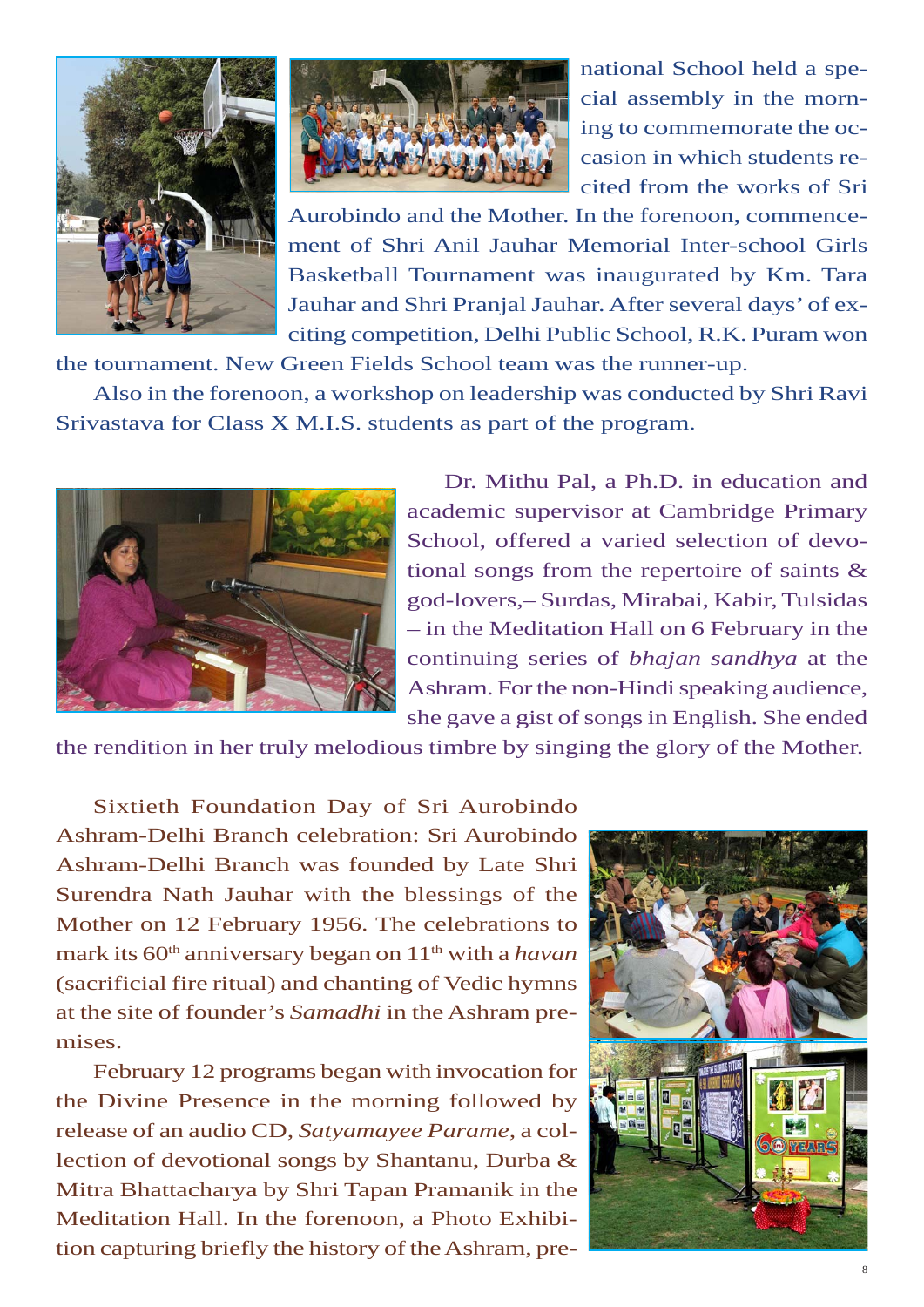pared by Mirambika teachers and teacher trainees, was inaugurated in the lawn next to Sri Aurobindo's bust. Ashram community and visitors were especially



fascinated by the older Ashram photos. Also in the forenoon, students of the Junior Wing of The Mother's International School presented a lovely program of devotional songs in their young sweet and melodious tenor.

In the afternoon a film of Sri Aurobindo

Ashram-Delhi Branch was screened in the Hall of Joy followed by the annual event of group pictures of the Ashram community (given at the end of Activity section).

Lamps of aspiration were kindled around the Shrine in the evening. Pandit



Barun Kumar Pal thereafter gave a *Hansveena* recital of several ragas – *Basant Pancham*, *alaap*, *Jodh*, *Gat in Mattataal*, *drut gat* and *jhala* in *Teen Taal* – in the Meditation Hall. He was accompanied by Shri Debojyoti Mukherjee on Sitar, Shri Subhash Kanti Das on Tabla, and Shubrodeep Paul on the

> Tambura. The music filled the hall with peaceful melody, starting slow and gradually building up to an amazingly rapid pace. Remarkably, however, the sounds continued to stay well-rounded with no sharp

edges whatsoever! Prasad was distributed to the audience after the program.

A two-day seminar on school education was organized in the Hall of Grace of The Mother's International School (MIS) on 13 & 14 February 2016. The seminar was attended by 400 participants.



In his inaugural message, Professor Shyam Menon, Vice Chancellor of Dr. B.R. Ambedkar University, emphasized the role of schoolteacher as a guide in the learning process. Prof. Menon described the school as a factory of memories – memories created by teachers, not so much by what they teach, but by how they make the students learn and feel.

The Chief Guest, Prof. Manoj Das, renowned writer and Ashramite of Sri Aurobindo Ashram, Puducherry, said in his address that a glorious picture of the future has been proclaimed to us by Sri Aurobindo that the time of the new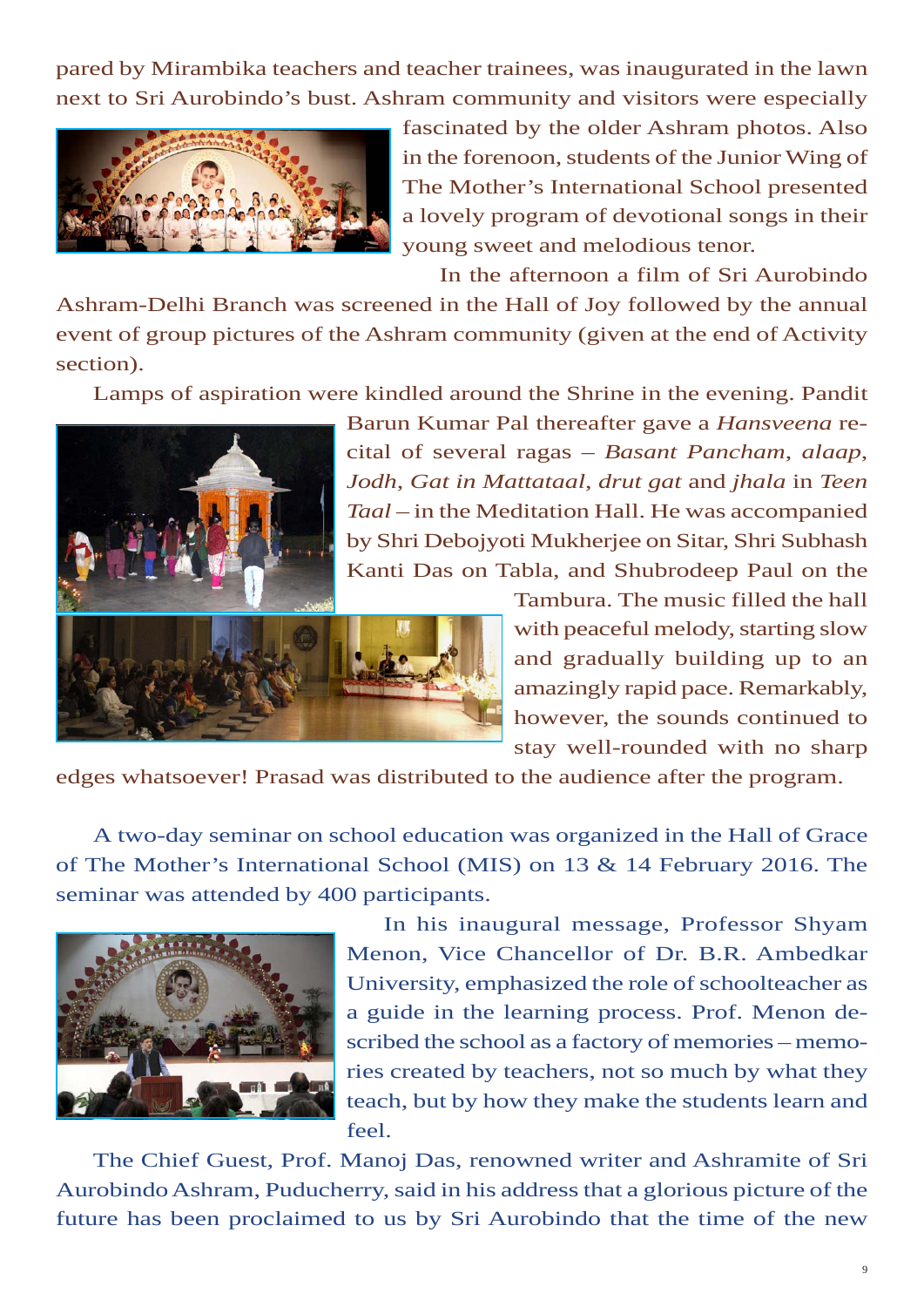consciousness has come; we have to have faith and confidence that its gradual flowering will be instrumental in eventually solving all problems of humanity.

The first lecture of the seminar was delivered by Dr. Shirley Telles, Director of Research, Patanjali Research Foundation, Haridwar, on 'Yoga in Schools –

Resounding Support from Global Research.' Extensive research in India and abroad has documented benefits of yoga beyond physical domain in providing  $\Box$ better ability to cope with stressors, en-



hanced emotional strength, conversion of violent emotions into 'soft emotions', reduction in need for diversions such as TV and computer games, self-esteem, higher school attendance, and improvement in punctuality, memory & academic performance.

The post-lunch session, on 'The significance and impact of the 21st Century Guru empowered with Internet and Allied Technologies' by Prof. M.M. Pant, Former Pro-Vice Chancellor, Indira Gandhi National Open University, was utterly engrossing. He highlighted positive uses of internet-based technology in school education. Anticipating the reservations that people may have about his views, he pointed out that initial reservations have been the fate of all major advances – printing, steam, electricity, electronics, computers – and today we are experiencing the fourth revolution of empowerment in the realm of artificial intelligence, robotics, autonomous vehicles and 3-D printing.

The last talk of the day was on 'The Interaction and Impact of Relevance, Relationships and Rigour in Learning' by Mr. Manit Jain, Director of the Heritage Schools in Delhi and Gurgaon. He called Relevance, Relationships and Rigour the three R's of learning. Learning is relevant if one has opportunities to use what is learnt, if it is enlightening, if it empowers the learner to lead a better life, and if it makes the learner feel his responsibilities. On relationships, he pointed out the importance of the teacher establishing a good relationship with the students. Just one remark made by a teacher can make or mar a person, he said, based on anecdotes from his own life. Rigour automatically follows, if enough attention is given to relevance and building relationships.

Second day of the seminar began with a talk entitled 'The Dilemma of an Educationist' by Acharya Navneet, an Alumnus of

IIT-Kharagpur & Arsha Vidya Gurukulam (AVG), Anaikatti, Coimbatore. Educationists face, in fact not a dilemma, but a 'multilemma', because of the multiple pressures to which schools are subjected. These pressures, he said, include parental pressure, management pressure, and a plethora of contempo-

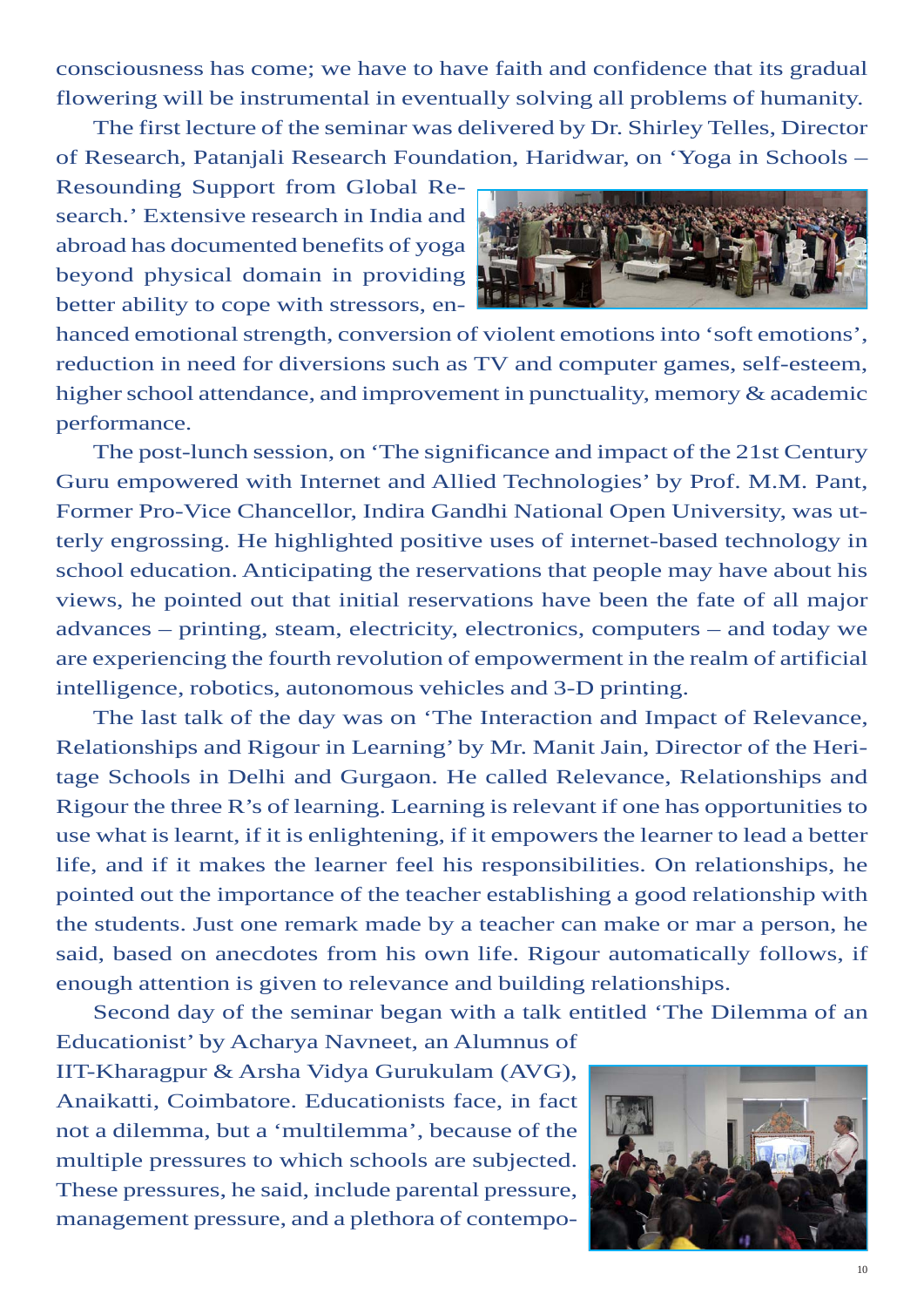rary societal values' pressures. Each pressure group believes that its own agenda is of primary importance in school education, and contrives to pressurize for its implementation by the educationist.

In the next talk titled 'Are the Children Happy? Exploring Classroom Practices and the Aims of Education', Dr. Deepti Priya Mehrotra, Fellow of Nehru Memorial Museum and Library, started with the misplaced but popular tendency to keep children under control in the class by coercion. If the children were kept busy with inspiring and motivating activities, they become quiet and disciplined without need of external control. She further touched on contemporary societal problems and undesirable habits and their remedy which could be accomplished through improvement of education in schools.

The afternoon session began with the lecture entitled 'Where No Child is left



Invisible: Creating richer Stories for our Children in Schools.' The speaker, Dr. Shelja Sen, Co-founder of the Children First Institute of Child & Adolescent Mental Health, said that our failure to accept children unconditionally creates in them anxiety, which may manifest through the child becoming withdrawn and 'invisible'. Such a child may escape to living in a virtual world. She pointed out that for

children to do well; an emotionally safe zone is a pre-requisite.

In the closing session, the Chief Guest, Professor Santosh Panda, Chairperson of the National Council for Teacher Education (NCTE), shared with the audience prospective changes on the anvil in school and teacher education. Planned changes include introduction of 4-year integrated B.A., B.Ed. and B.Sc., B.Ed. courses. Skills of teaching yoga as well as proficiency in imparting education to children with special needs will also be introduced in B.ED and B.El.Ed. curricula. In conclusion Prof. Panda said that teacher education colleges would become multi-disciplinary institutions, and eventually the 2-year B.Ed. degree will be phased out. Greater transparency in the functioning of NCTE is also to be achieved in near future.

An offering of classical vocal music was made by Shri Kshitij Mathur in the Meditation Hall on 15 February 2016. He was accompanied by Shri Khadag Singh on Tabla, Shri Chetan Nigam on Harmonium, and Shri Virender Singh and Shri Saksham Bharadwaj on Tanpura.



Note: Pictures can be viewed up to 200% size for finer detail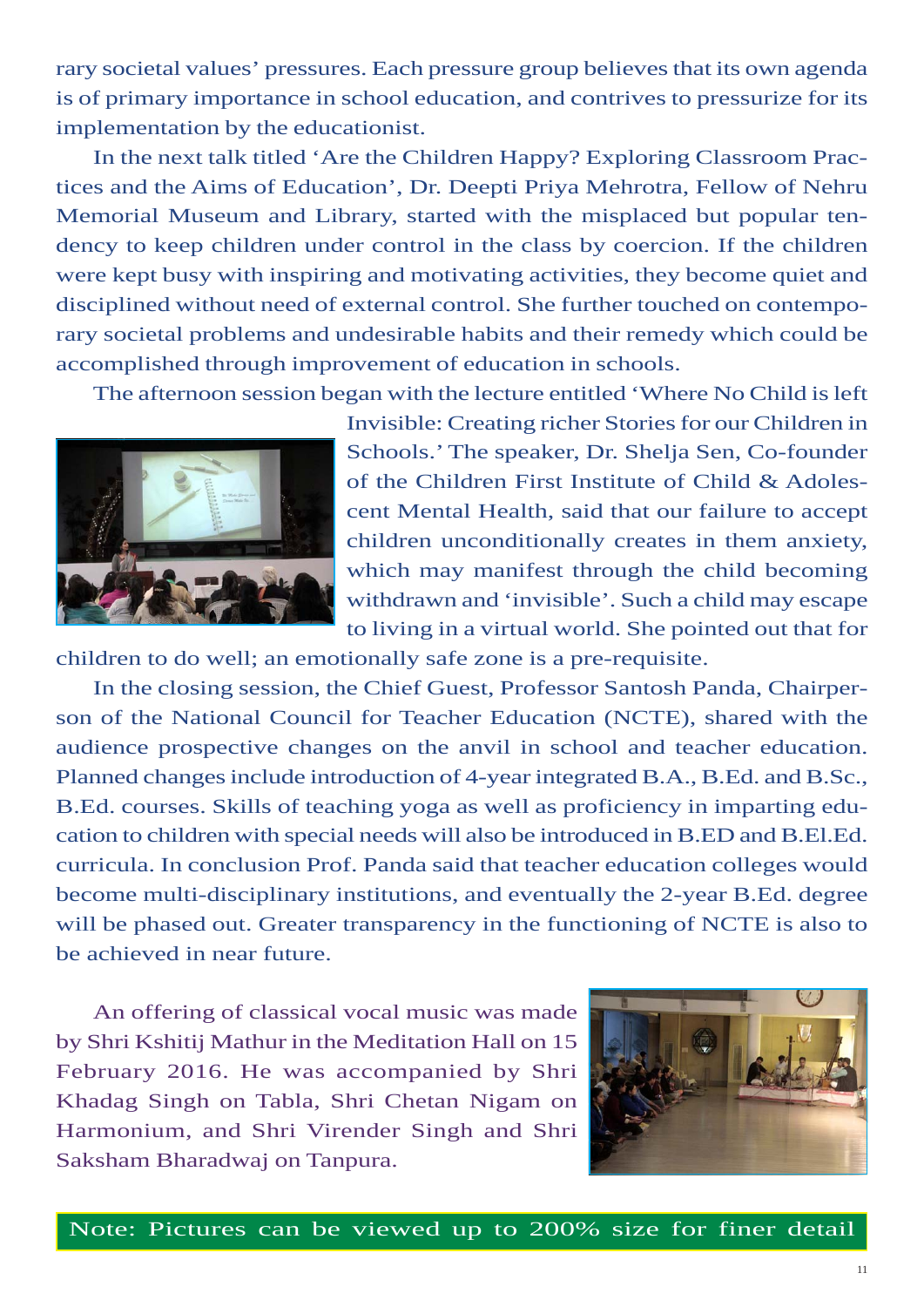# Ashramites on 12 February 2016



Below: Aspirants, Teachers & Teacher-trainees, and Vocational Trainees respectively with Ashramites

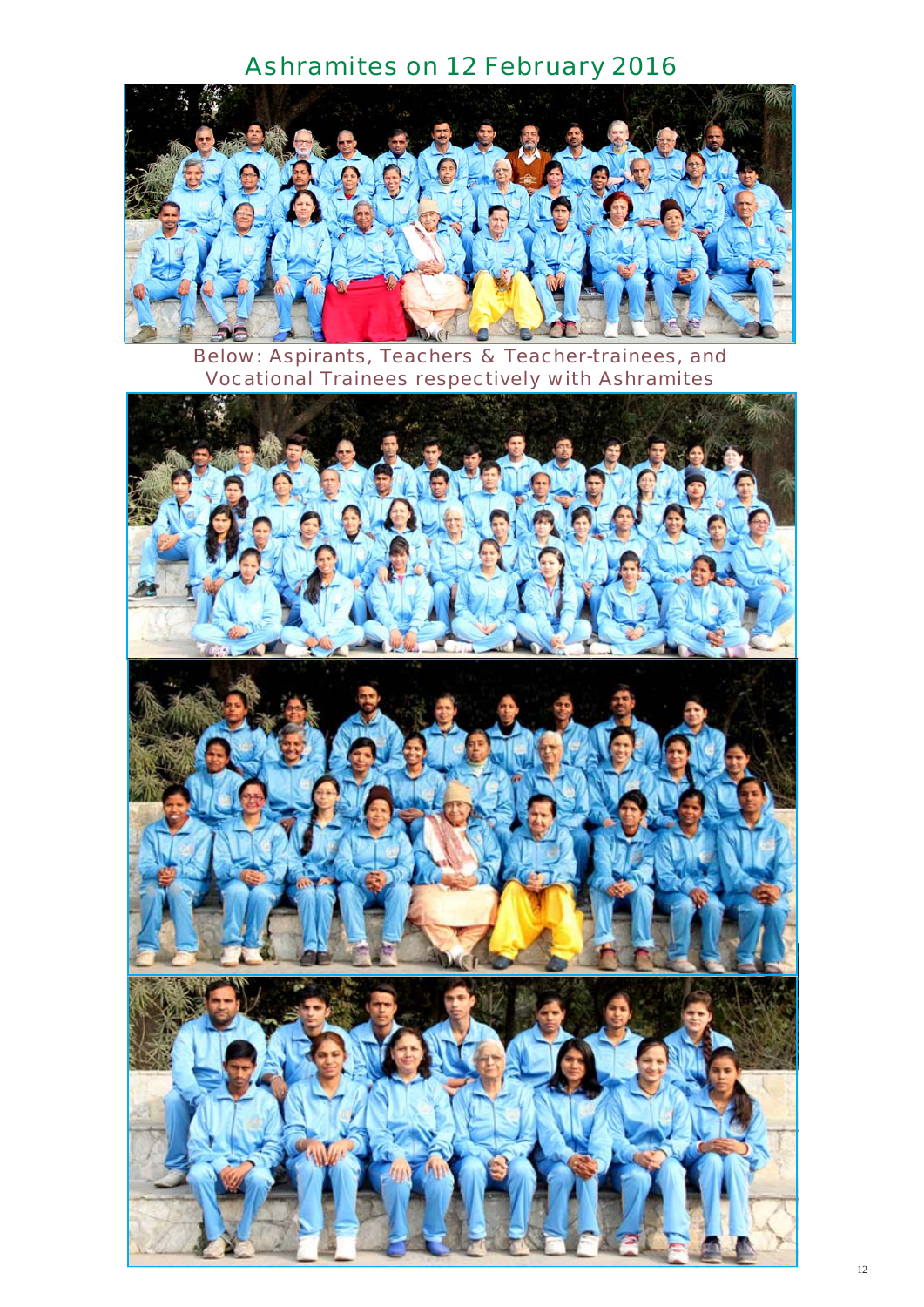# THE IDEAL OF HUMAN UNITY CHAPTER XXVII THE PERIL OF THE WORLD-STATE

This then is the extreme possible form of a World-State, the form dreamed of by the socialistic, scientific, humanitarian thinkers who represent the modern mind at its highest point of self-consciousness and are therefore able to detect the trend of its tendencies, though to the half-rationalised mind of the ordinary man whose view does not go beyond the day and its immediate morrow, their speculations may seem to be chimerical and utopian. In reality they are nothing of the kind; in their essence, not necessarily in their form, they are, as we have seen, not only the logical outcome, but the inevitable practical last end of the incipient urge towards human unity, if it is pursued by a principle of mechanical unification,—that is to say, by the principle of the State. It is for this reason that we have found it necessary to show the operative principles and necessities which have underlain the growth of the unified and finally socialistic nation-State, in order to see how the same movement in international unification must lead to the same results by an analogous necessity of development. The State principle leads necessarily to uniformity, regulation, mechanisation; its inevitable end is socialism. There is nothing fortuitous, no room for chance in political and social development, and the emergence of socialism was no accident or a thing that might or might not have been, but the inevitable result contained in the very seed of the State idea. It was inevitable from the moment that idea began to be hammered out in practice. The work of the Alfreds and Charlemagnes and other premature national or imperial unifiers contained this as a sure result, for men work almost always without knowing for what they have worked. But in modern times the signs are so clear that we need not be deceived or imagine, when we begin to lay a mechanical base for world-unification, that the result contained in the very effort will not insist on developing, however far-off it may seem at present from any immediate or even any distant possibilities. A strict unification, a vast uniformity, a regulated socialisation of united mankind will be the predestined fruit of our labour.

This result can only be avoided if an opposite force interposes and puts in its veto, as happened in Asia where the State idea, although strongly affirmed within its limits, could never go in its realisation beyond a certain point, because the fundamental principle of the national life was opposed to its full intolerant development. The races of Asia, even the most organised, have always been peoples rather than nations in the modern sense. Or they were nations only in the sense of having a common soul-life, a common culture, a common social organisation, a common political head, but not nation-States. The State machine existed only for a restricted and superficial action; the real life of the people was determined by other powers with which it could not meddle. Its principal function was to preserve and protect the national culture and to maintain sufficient political, social and administrative order—as far as possible an immutable order—for the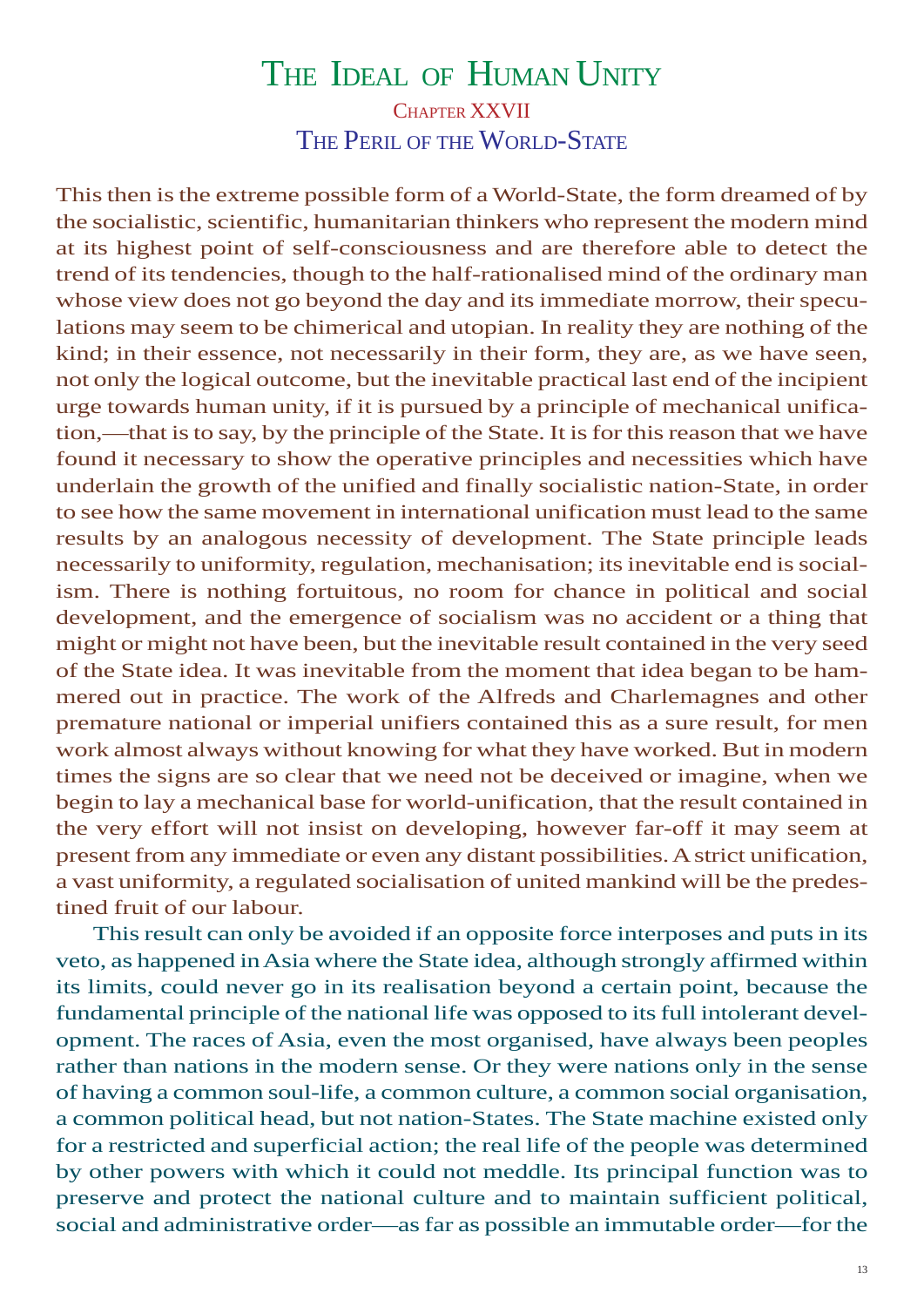real life of the people to function undisturbed in its own way and according to its own innate tendencies. Some such unity for the human race is possible in the place of an organised World-State, if the nations of mankind succeed in preserving their developed instinct of nationalism intact and strong enough to resist the domination of the State idea. The result would then be not a single nation of mankind and a World-State, but a single human people with a free association of its nation-units. Or, it may be, the nation as we know it might disappear, but there would be some other new kind of group-units, assured by some sufficient machinery of international order in the peaceful and natural functioning of their social, economic and cultural relations.

Which then of these two major possibilities would be preferable? To answer that question we have to ask ourselves, what would be the account of gain and loss for the life of the human race which would result from the creation of a unified World-State. In all probability the results would be, with all allowance for the great difference between then and now, very much the same in essence as those which we observe in the ancient Roman Empire. On the credit side, we should have first one enormous gain, the assured peace of the world. It might not be absolutely secure against internal shocks and disturbances but, supposing certain outstanding questions to be settled with some approach to permanence, it would eliminate even such occasional violences of civil strife as disturbed the old Roman imperial economy and, whatever perturbations there might still be, need not disturb the settled fabric of civilisation so as to cast all again into the throes of a great radical and violent change. Peace assured, there would be an unparalleled development of ease and well-being. A great number of outstanding problems would be solved by the united intelligence of mankind working no longer in fragments but as one. The vital life of the race would settle down into an assured rational order comfortable, well-regulated, well-informed, with a satisfactory machinery for meeting all difficulties, exigencies and problems with the least possible friction, disturbance and mere uncertainty of adventure and peril. At first, there would be a great cultural and intellectual efflorescence. Science would organise itself for the betterment of human life and the increase of knowledge and mechanical efficiency. The various cultures of the world those that still exist as separate realities—would not only exchange ideas more intimately, but would throw their gains into one common fund, and new motives and forms would arise for a time in thought and literature and Art. Men would meet each other much more closely and completely than before, develop a greater mutual understanding rid of many accidental motives of strife, hatred and repugnance which now exist, and arrive, if not at brotherhood,—which cannot come by mere political, social and cultural union,—yet at some imitation of it, a sufficiently kindly association and interchange. There would be an unprecedented splendour, ease and amenity in this development of human life, and no doubt some chief poet of the age, writing in the common or official tongue—shall we say, Esperanto?—would sing confidently of the approach of the golden age or even proclaim its actual arrival and eternal duration. But after a time, there would be a dying down of force, a static condition of the human mind and human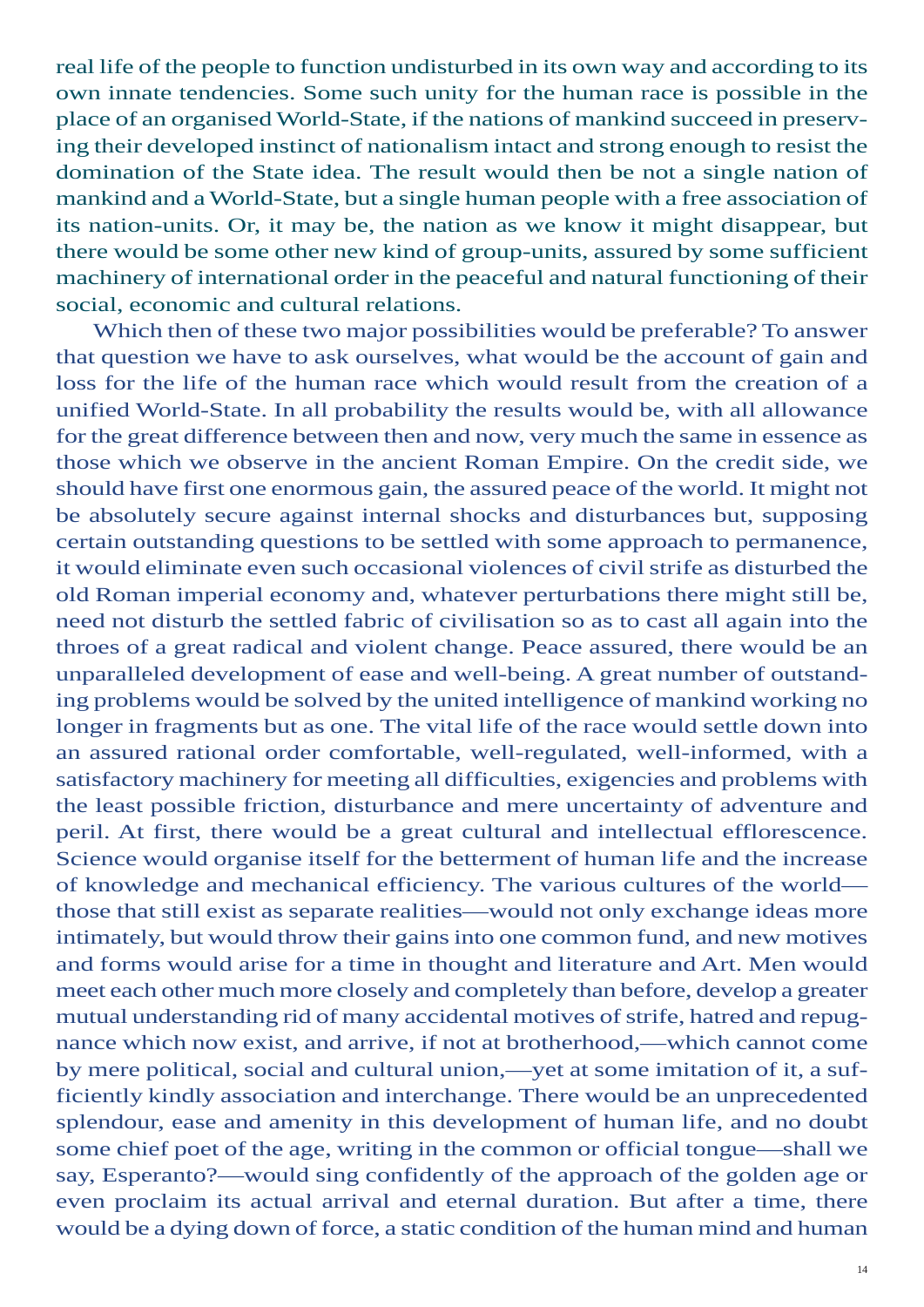life, then stagnation, decay, disintegration. The soul of man would begin to wither in the midst of his acquisitions.

This result would come about for the same essential reasons as in the Roman example. The conditions of a vigorous life would be lost, liberty, mobile variation and the shock upon each other of freely developing differentiated lives. It may be said that this will not happen, because the World-State will be a free democratic State, not a liberty-stifling empire or autocracy, and because liberty and progress are the very principle of modern life and no development would be tolerated which went contrary to that principle. But in all this, there is not really the security that seems to be offered. For what is now, need not endure under quite different circumstances and the idea that it will is a strange mirage thrown from the actualities of the present on the possibly quite different actualities of the future. Democracy is by no means a sure preservative of liberty; on the contrary, we see today the democratic system of government march steadily towards such an organised annihilation of individual liberty as could not have been dreamed of in the old aristocratic and monarchical systems. It may be that from the more violent and brutal forms of despotic oppression which were associated with those systems, democracy has indeed delivered those nations which have been fortunate enough to achieve liberal forms of government, and that is no doubt a great gain. It revives now only in periods of revolution and excitement, often in the form of mob tyranny or a savage revolutionary or reactionary repression. But there is a deprivation of liberty which is more respectable in appearance, more subtle and systematised, more mild in its method because it has a greater force at its back, but for that very reason more effective and pervading. The tyranny of the majority has become a familiar phrase and its deadening effects have been depicted with a great force of resentment by certain of the modern intellectuals;  $1$ but what the future promises us is something more formidable still, the tyranny of the whole, of the self-hypnotised mass over its constituent groups and units.2

This is a very remarkable development, the more so as in the origins of the democratic movement individual freedom was the ideal which it set in front both in ancient and modern times. The Greeks associated democracy with two main ideas, first, an effective and personal share by each citizen in the actual government, legislation, administration of the community, secondly, a great freedom of individual temperament and action. But neither of these characteristics can flourish in the modern type of democracy, although in the United States of America there was at one time a tendency to a certain extent in this direction. In large States, the personal share of each citizen in the government cannot be effective; he can only have an equal share—illusory for the individual although effective in the mass—in the periodical choice of his legislators and administrators. Even if

 $<sup>1</sup>$  E.g. Ibsen in his drama, "An Enemy of the People".</sup>

<sup>2</sup> There was first seen the drastic beginning of this phenomenon in Fascist Italy and Soviet Russia. At the time of writing this development could be seen only in speculative prevision. It assumed afterwards the proportions of a growing fact and we can now see its full and formidable body.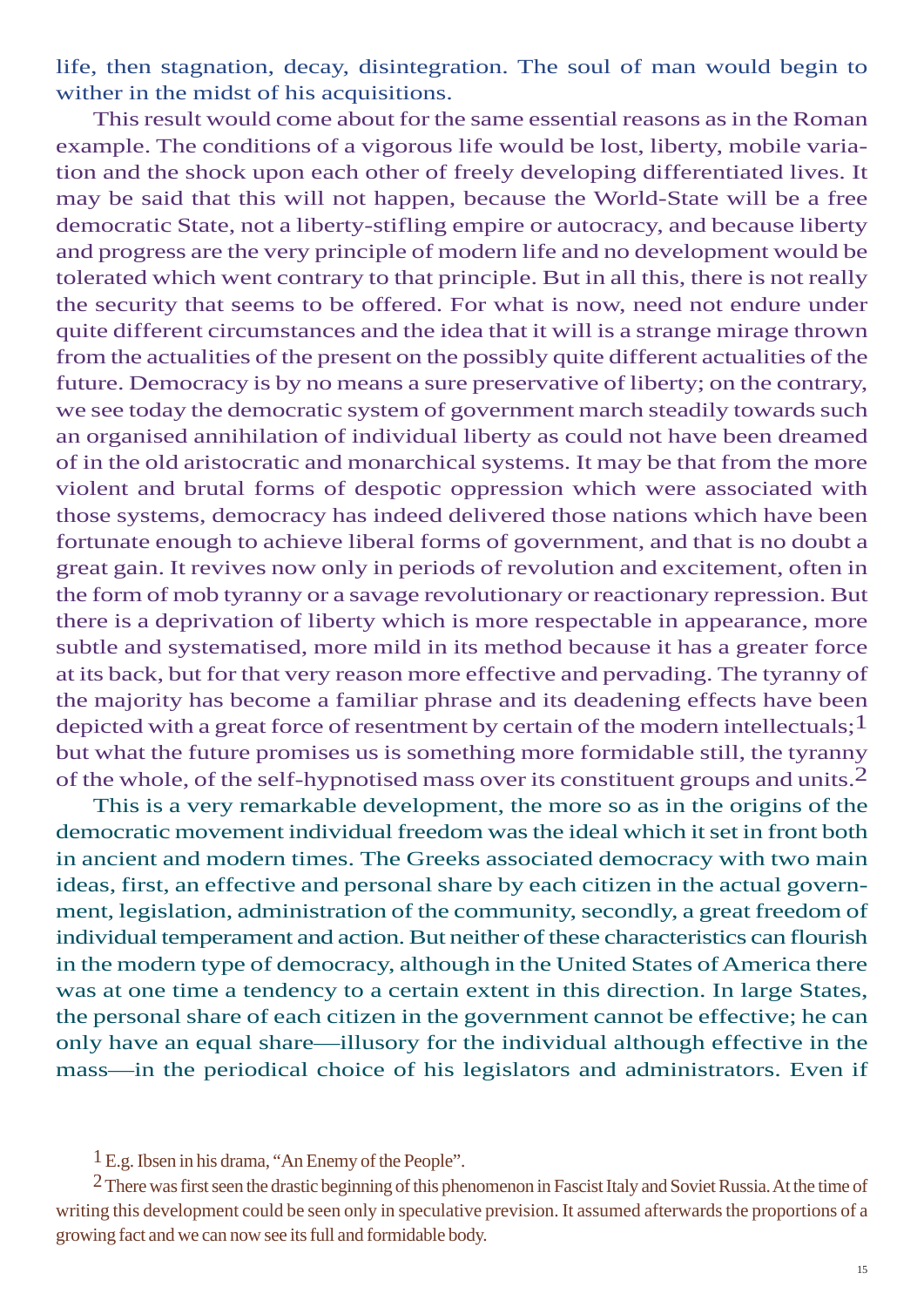these have not practically to be elected from a class which is not the whole or even the majority of the community, at present almost everywhere the middle class, still these legislators and administrators do not really represent their electors. The Power they represent is another, a formless and bodiless entity, which has taken the place of monarch and aristocracy, that impersonal group-being which assumes some sort of outward form and body and conscious action in the huge mechanism of the modern State. Against this power the individual is much more helpless than he was against old oppressions. When he feels its pressure grinding him into its uniform moulds, he has no resource except either an impotent anarchism or else a retreat, still to some extent possible, into the freedom of his soul or the freedom of his intellectual being.

For this is one gain of modern democracy which ancient liberty did not realise to the same extent and which has not yet been renounced, a full freedom of speech and thought. And as long as this freedom endures, the fear of a static condition of humanity and subsequent stagnation might seem to be groundless,—especially when it is accompanied by universal education which provides the largest possible human field for producing an effectuating force. Freedom of thought and speech—the two necessarily go together, since there can be no real freedom of thought where a padlock is put upon freedom of speech—is not indeed complete without freedom of association; for free speech means free propagandism and propagandism only becomes effective by association for the realisation of its objects. This third liberty also exists with more or less of qualifying limitations or prudent safeguards in all democratic States. But it is a question whether these great fundamental liberties have been won by the race with an entire security,—apart from their occasional suspensions even in free nations and the considerable restrictions with which they are hedged in subject countries. It is possible that the future has certain surprises for us in this direction.<sup>3</sup> Freedom of thought would be the last human liberty directly attacked by the allregulating State, which will first seek to regulate the whole life of the individual in the type approved by the communal mind or by its rulers. But when it sees how all-important is the thought in shaping the life, it will be led to take hold of that too by forming the thought of the individual through State education and by training him to the acceptance of the approved communal, ethical, social, cultural, religious ideas, as was done in many ancient forms of education. Only if it finds this weapon ineffective, is it likely to limit freedom of thought directly on the plea of danger to the State and to civilisation. Already we see the right of the State to interfere with individual thought announced here and there in a most ominous manner. One would have imagined religious liberty at least was assured to mankind, but recently we have seen an exponent of "new thought" advancing positively the doctrine that the State is under no obligation to recognise the religious liberty of the individual and that even if it grants freedom of reli-

<sup>&</sup>lt;sup>3</sup> A surprise no longer, but more and more an accomplished fact. At this moment freedom of speech and thought exists no longer in Russia; it was entirely suspended for a time in Germany and Southern Europe.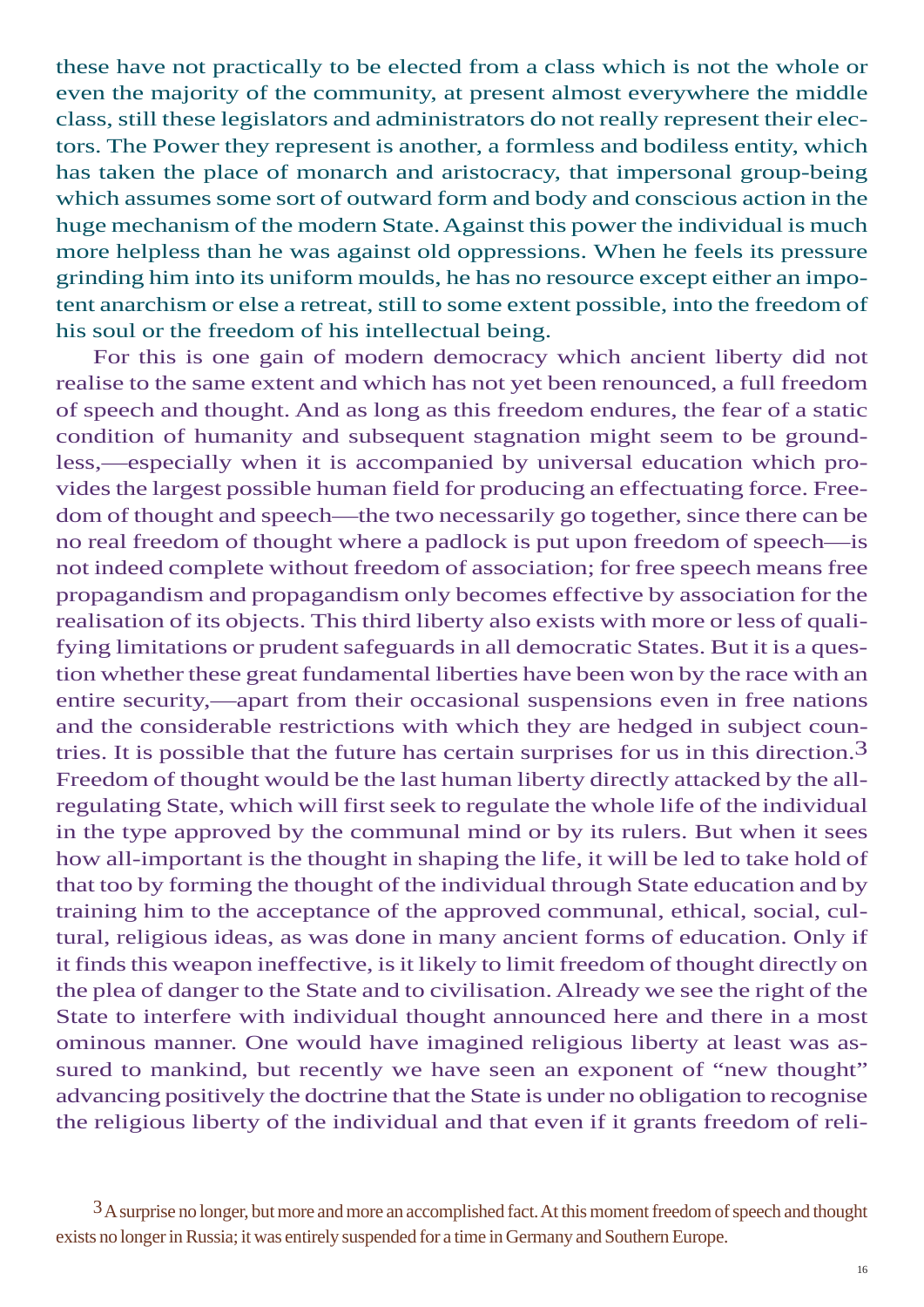gious thought, it can only be conceded as a matter of expediency, not of right. There is no obligation, it is contended, to allow freedom of cult; and indeed this seems logical; for if the State has the right to regulate the whole life of the individual, it must surely have the right to regulate his religion, which is so important a part of his life, and his thought, which has so powerful an effect upon his life.4

Supposing an all-regulating socialistic World-State to be established, freedom of thought under such a regime would necessarily mean a criticism not only of the details, but of the very principles of the existing state of things. This criticism, if it is to look not to the dead past but to the future, could only take one direction, the direction of anarchism, whether of the spiritual Tolstoyan kind or else the intellectual anarchism which is now the creed of a small minority but still a growing force in many European countries. It would declare the free development of the individual as its gospel and denounce government as an evil and no longer at all a necessary evil. It would affirm the full and free religious, ethical, intellectual and temperamental growth of the individual from within as the true ideal of human life and all else as things not worth having at the price of the renunciation of this ideal, a renunciation which it would describe as the loss of his soul. It would preach as the ideal of society a free association or brotherhood of individuals without government or any kind of compulsion.

What would the World-State do with this kind of free thought? It might tolerate it so long as it did not translate itself into individual and associated action; but the moment it spread or turned towards a practical self-affirmation in life, the whole principle of the State and its existence would be attacked and its very base would be sapped and undermined and in imminent danger. To stop the destruction at its root or else consent to its own subversion would be the only alternatives before the established Power. But even before any such necessity arises, the principle of regulation of all things by the State would have extended itself to the regulation of the mental as well as the physical life of man by the communal mind, which was the ideal of former civilisations. A static order of society would be the necessary consequence, since without the freedom of the individual a society cannot remain progressive. It must settle into the rut or the groove of a regulated perfection or of something to which it gives that name because of the rationality of system and symmetrical idea of order which it embodies. The communal mass is always conservative and static in its consciousness and only moves slowly in the tardy process of subconscient Nature. The free individual is the conscious progressive: it is only when he is able to impart his own creative and mobile consciousness to the mass that a progressive society becomes possible.

#### – *Sri Aurobindo*

<sup>4</sup> It was an error of prevision to suppose that the State would hesitate for a time to suppress freedom of thought altogether. It has been done at once and decisively by Bolshevist Russia and the totalitarian States. Religious liberty is not yet utterly destroyed, but is being slowly ground out in Russia, as it was in Germany, by State pressure.